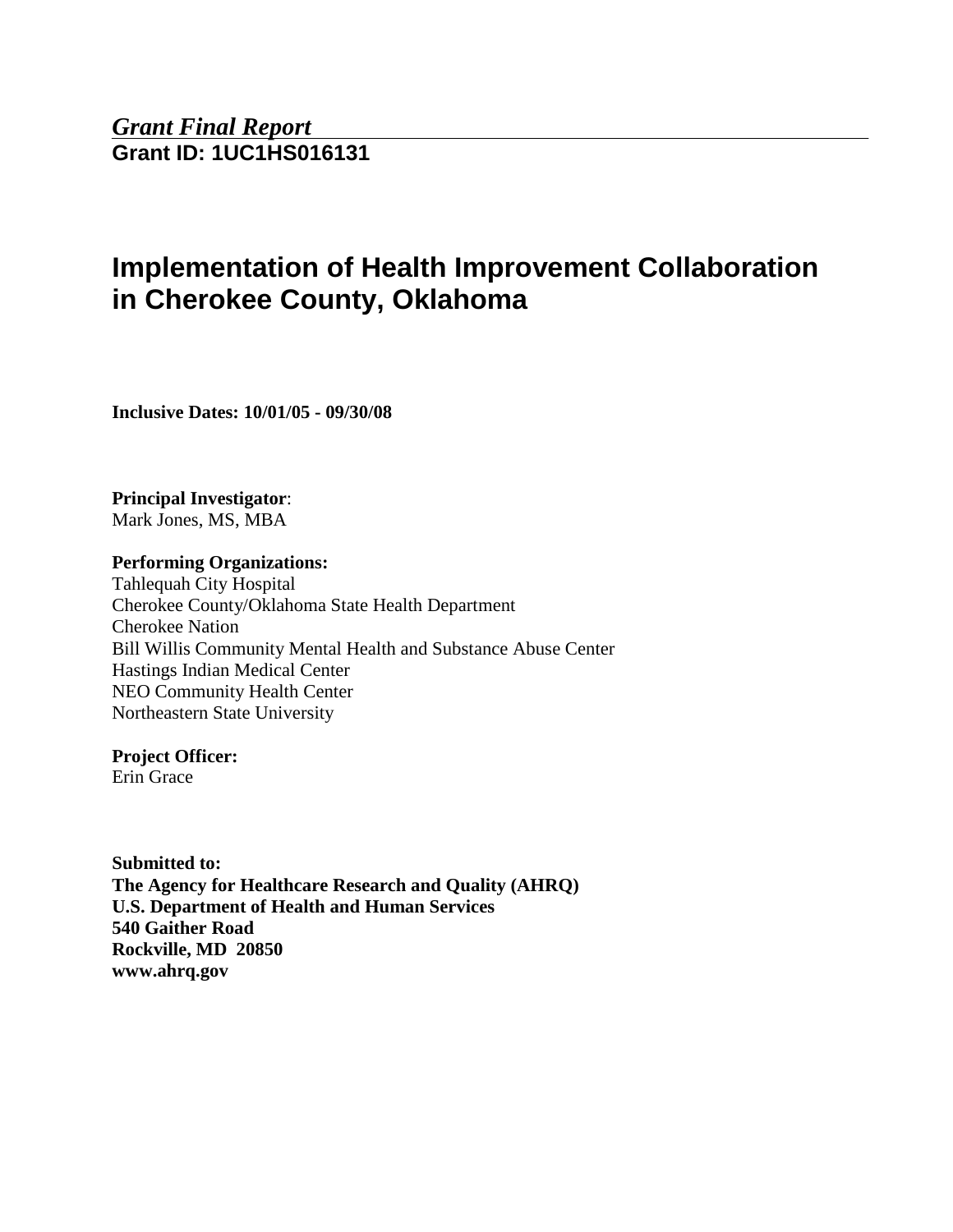# **Abstract**

**Purpose:** The purpose of this study was to perform three projects utilizing health information technology.

**Scope:** The first was to evaluate the possibilities for construction of a widely diverse and inclusive organization to build multiple patient data exchanges for use by providers across Oklahoma. The second evaluated whether a model for prioritizing cost effective preventive care to shift population health status could be theoretically added to the network. The third examined whether a web based system could be built to help the population identify health providers in their area.

**Methods:** Consensus models were built using expert groups and consultants to develop all three projects.

**Results:** At the end of the project two complex health exchanges were implemented with over one million lives in the system, five cost effective preventive measures were identified that could be utilized to supplement an electronic healthcare system, and a web based application with over 10,000 providers was constructed. The interoperable network has reached financial selfsufficiency without government or grant support using a sustainability model.

**Key Words:** health information exchange, prevention, Native American

The authors of this report are responsible for its content. Statements in the report should not be construed as endorsement by the Agency for Healthcare Research and Quality or the U.S. Department of Health and Human Services of a particular drug, device, test, treatment, or other clinical service.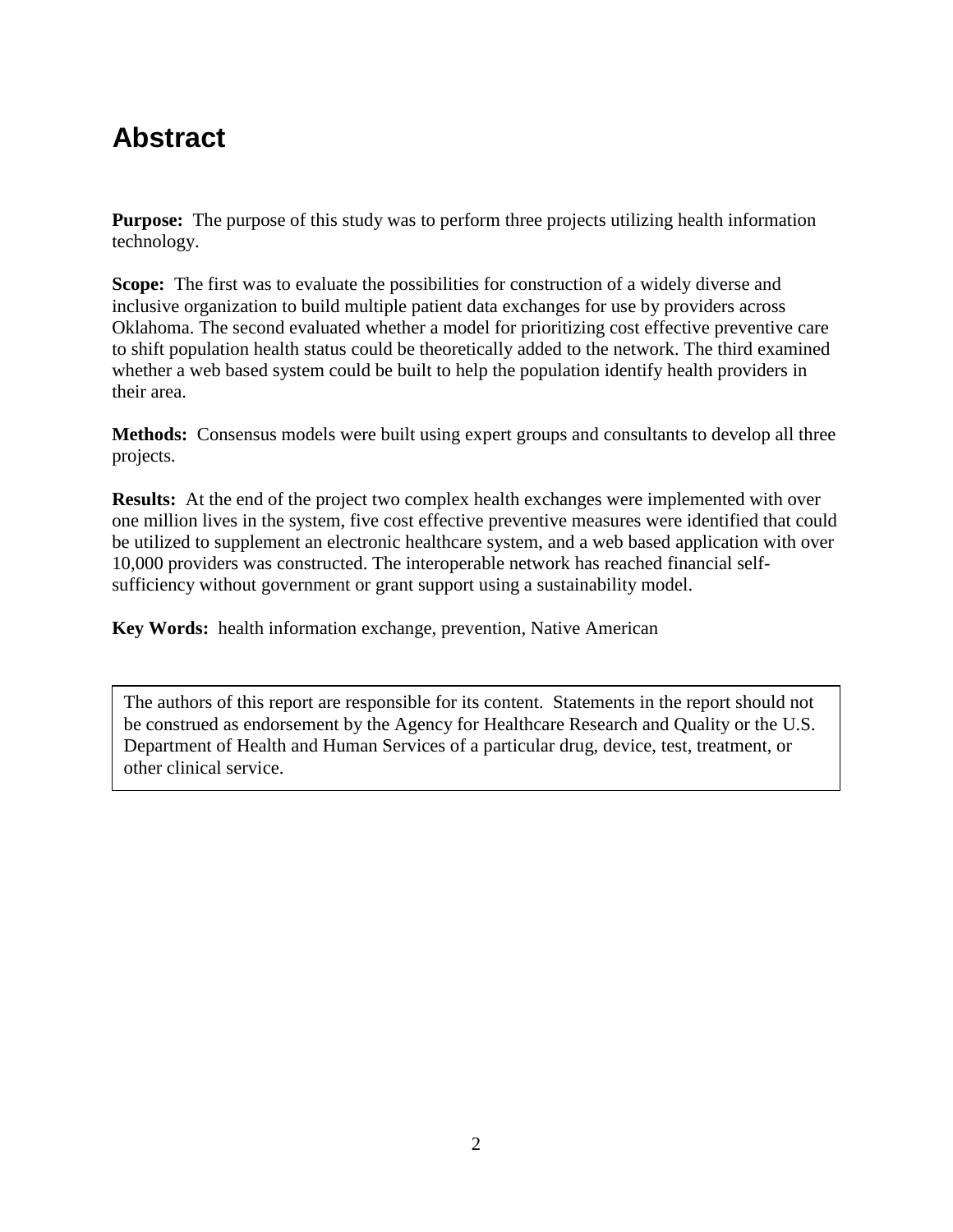# **Final Report**

### **Purpose**

The purpose of this study was to investigate whether methods and approaches utilizing health information technology could be developed to potentially improve health status in Oklahoma. The grant focused on three projects. Project 1 was to construct a wide scale patient data exchange. Project 2 was to develop a conceptual model for using evidence based preventive clinical interventions in primary care that could possibly be integrated into health information exchange. Project 3 was to develop a product that would allow internet based access to information for patients to assist them in locating a wide variety of health providers across Oklahoma.

# **Scope**

The scope of this project is statewide and therefore we will address issues relating to background, context, settings, participants, incidence and prevalence within a statewide framework.

#### **Background**

At the point of application for AHRQ funding, a long standing and very diverse group of high level administrators who reside in Tahlequah, Oklahoma supported the application through a Memorandum of Understanding for the AHRQ grant "Transforming Healthcare Quality through Information Technology". This group includes a city hospital, Native American tribe, federal hospital, public health, mental health, community health center and a university.

Thus, this group forms a very representative group, a microcosm, of statewide providers. It was felt that whatever this group would develop might therefore be applicable to like providers statewide. Added to this group by contract were pharmacists and physicians to get the widest possible representation.

#### **Context**

Over the last ten years the health status of Oklahoman's has ranked between  $46^{th}$  and  $49^{th}$ . This is a decline from a ranking of  $29<sup>th</sup>$  in the early 1990's. At the same time, as rated by the Commonwealth Fund, Oklahoma is tied for last place nationally for the efficacy of its healthcare systems. Wide scale and significant interventions are needed to begin to turn the tide in the state. So, it is within this context that the grant recipients endeavored to utilize the funding to build something that could be utilized on a wide scale that could potentially impact the state's health status over time.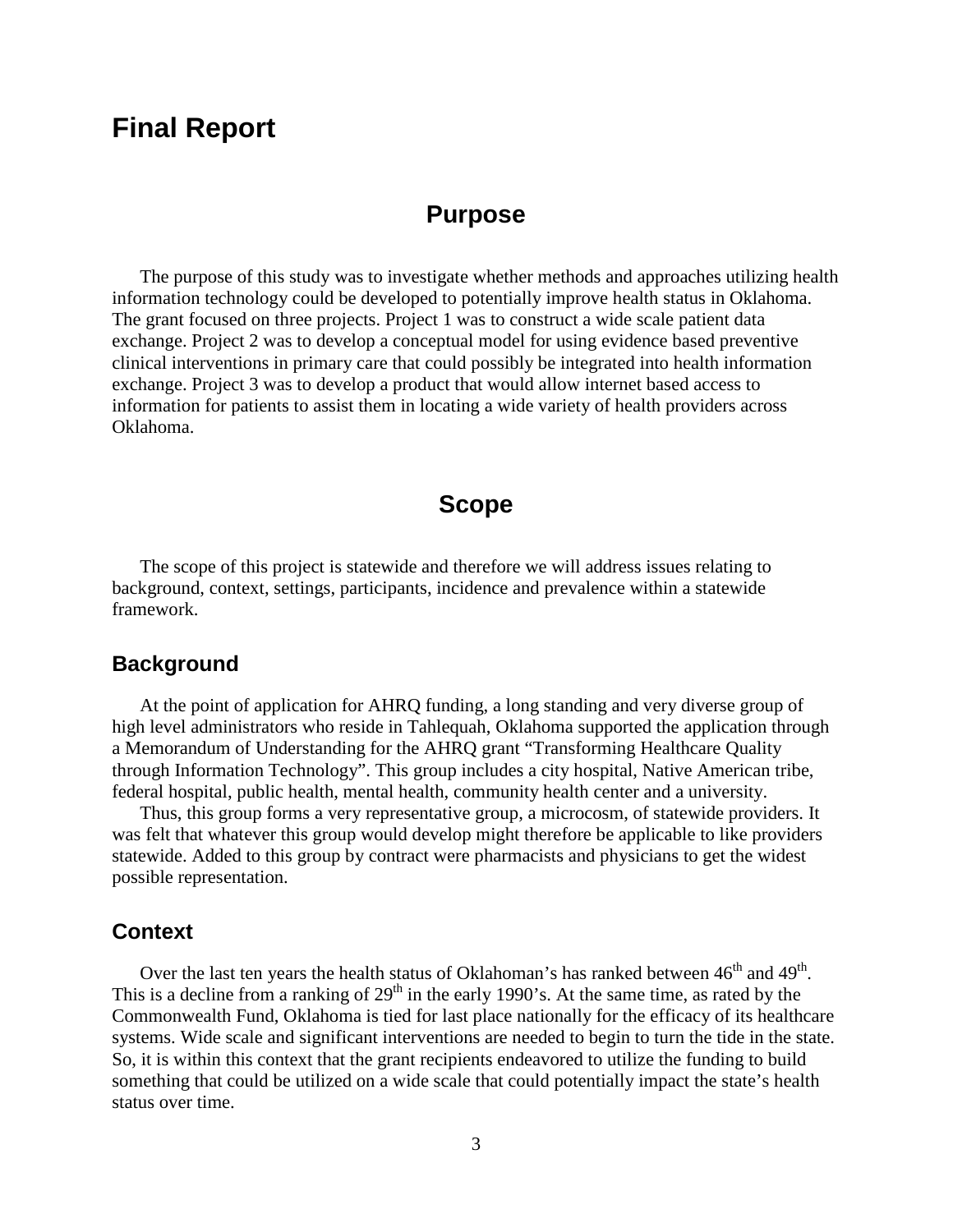# **Setting**

Tahlequah, Oklahoma resides in Cherokee County, Oklahoma with a population of approximately 42,000 people and is located about an hour southeast of Tulsa on the eastern side of Oklahoma. The members of the taskforce that oversaw the grant all reside in the county. Several state officials also worked on the project by commuting periodically from Oklahoma City, through telephone conversations and email.

#### **Participants**

Participants are a highly diverse and complex group of provider entities that provide a very wide array of health services to many different populations.

The originating participants and their provider types are:

- Hospital Tahlequah City Hospital
- Native American Tribe The Cherokee Nation
- Federal Hospital Hastings Indian Medical Center
- Public Health Cherokee County Health Department/Oklahoma State Department of Health
- Mental Health Bill Willis Mental Health and Substance Abuse Center/Oklahoma Department of Mental Health and Substance Abuse Services
- Community Health Center NEO Community Health Center
- University Northeastern State University

#### **Incidence and Prevalence**

The basic questions of incidence and prevalence relate to any previously existing approaches that already operate in Oklahoma within the objectives of the grant. These objectives would be to provide health information exchange, evidence based population health improvement services within the context of health information exchange, and a system that is available electronically to improve access to finding healthcare providers across the state.

Given these three objectives, at the time of the grant and up to the end of the grant, there were no such services or approaches in Oklahoma.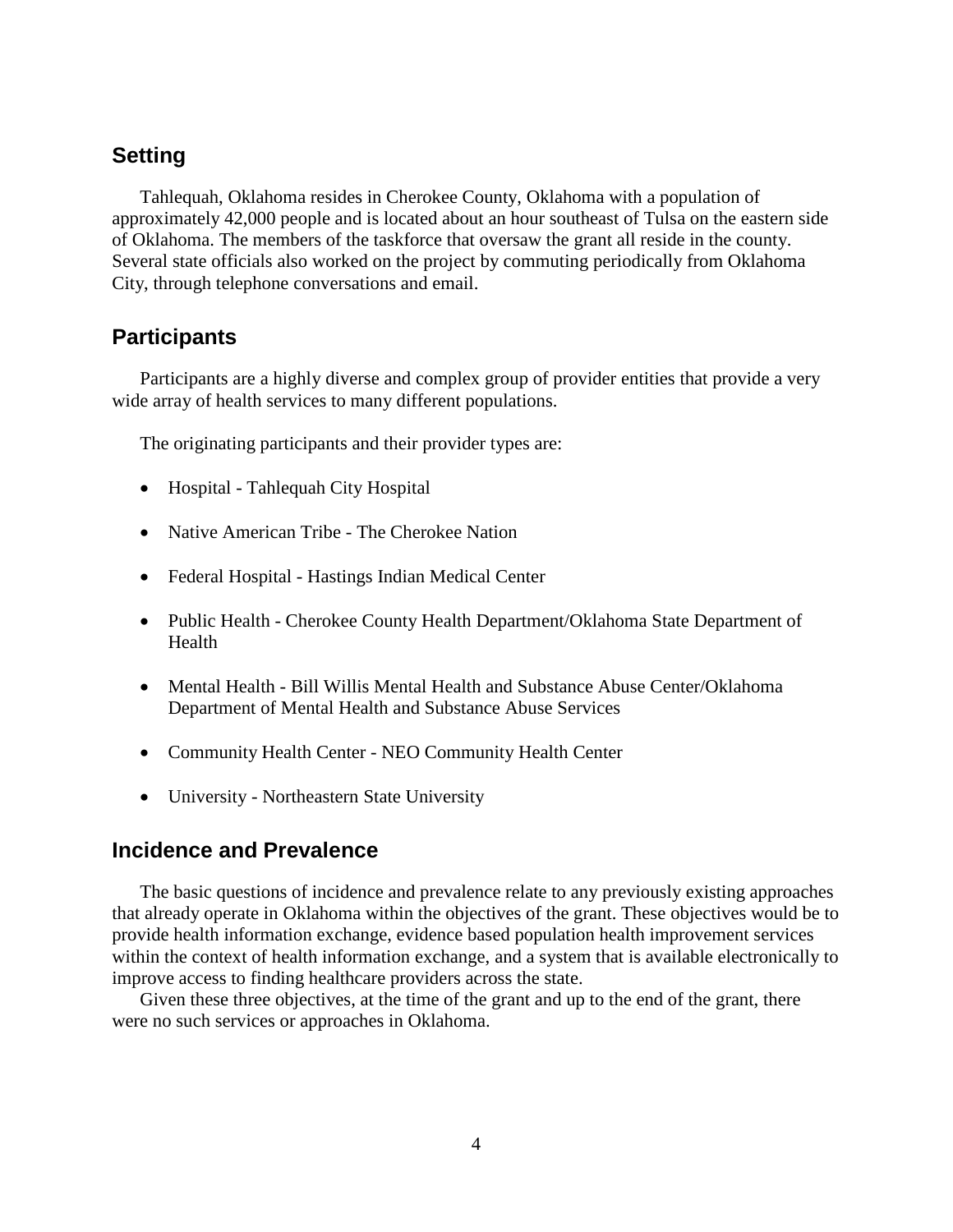# **Methods**

### **Study Design**

Each of the three objectives required separate methods. Therefore, we have divided this section into Project 1 regarding health information exchange, Project 2 relating to identification of evidence based preventive services within the context of health information exchange, and Project 3 relating to the development of a method to improve access to finding healthcare providers.

#### **Project 1: Development of Health Information Exchange**

The first objective in building the health information exchange was to develop strategies to build a framework for a large scale health information exchange that could be utilized anywhere in Oklahoma. To develop such a service, many data sources were needed. These include public health, mental health, a Native American tribe, university, federal hospital, community health center, and a hospital. In order to specifically develop standards for such a complex exchange several taskforces were formed. An expert representing each of the participating entities was involved with each taskforce. The taskforces and their separate objectives are listed below and contain data sources, measures, and limitations.

**Clinical Taskforce.** The resources for this study were the clinical experts from each partner. The goal was to identify a clinical data set to be shared that would provide the basic set of patient information needed by the providers to treat a new patient. The measures were to specify each data type. The limitations related to the available data and legal boundaries regarding types of information that could be exchanged in Oklahoma.

**Privacy Taskforce.** The resources for this taskforce related to laws and privacy policies including the development of privacy practices including HIPAA compliance, patient notification, web portal, staff education and patient materials. Information from the state Heath Security and Privacy Taskforce project was also used. Most notably, Dr Bill Braithwaite, the principal author of HIPAA, came to Tahlequah in 2005 and met with the members to help them understand and become comfortable with HIPAA within the context of patient data exchange. Interventions for this study are the materials they developed to aid in the effort to protect privacy. Limitations include the fact that national standards had not been developed and there were few privacy models available.

**Legal Taskforce.** The resources for this taskforce related to all the laws, regulations and legal practices of the partners. The goal was to develop a common legal document that would be workable by this wide array of provider entities to enable data exchange. Under the AHRQ grant Chris Sears, attorney with Ice Miller in Indianapolis, was retained to work with all the partner attorneys to develop a common agreement that could be utilized by a wide variety of health providers in Oklahoma. Mr. Sears does much of the legal work for Reigenstrief in Indianapolis and was therefore exceptionally helpful to construct this document in concert with several other attorneys. The intervention was to design the document and deploy in order to test acceptance by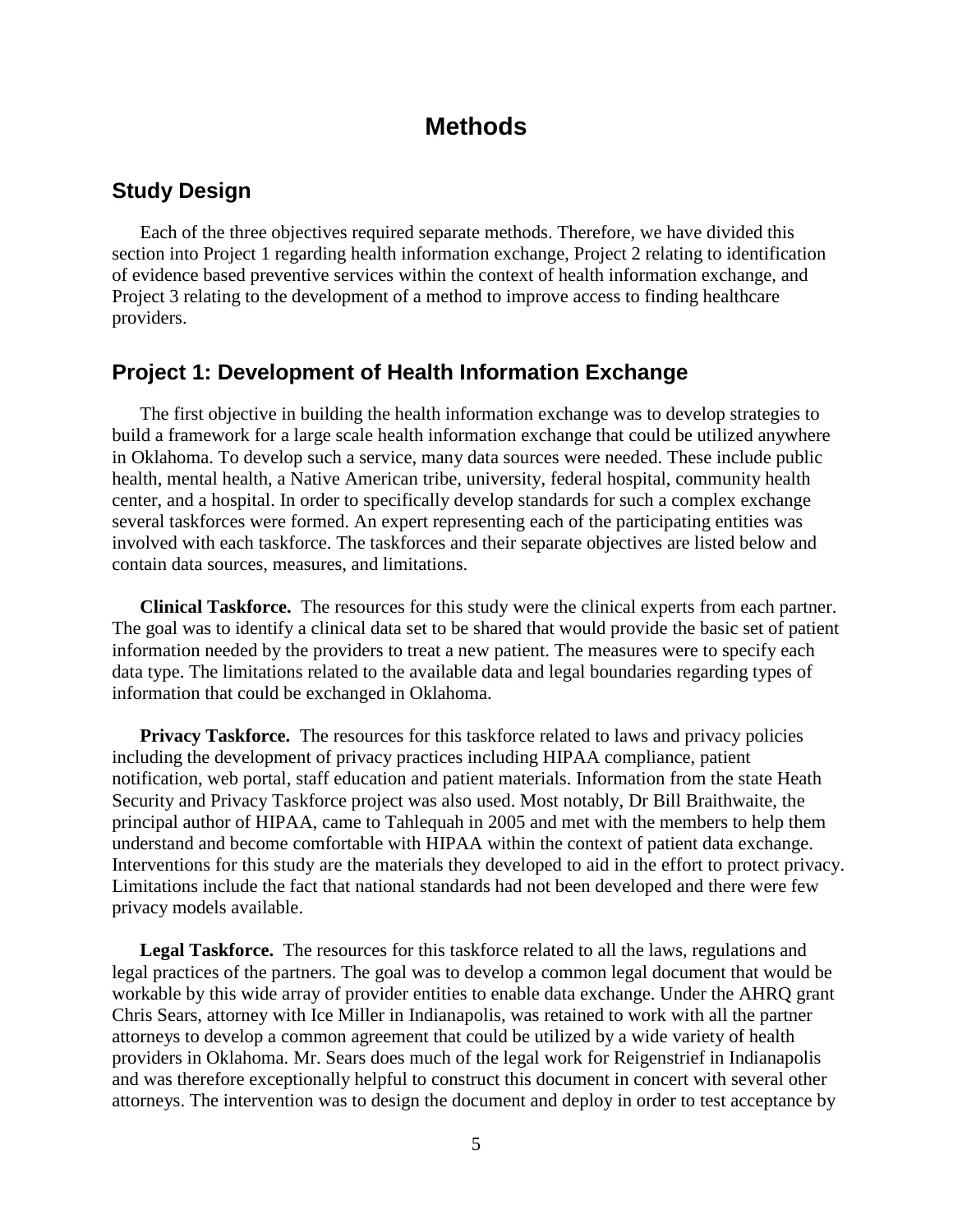providers. The measure would be the acceptance rate for the document. Limitations related to the fact that such a document would need to be complex, require some flexibility by new and existing providers as various compromises were needed to accommodate everyone, and that the document needed to be open to amendment as the network developed.

**Technology Taskforce.** The goal of the technology taskforce was to develop technical standards, identify a technology vendor and build a data sharing structure. Data sources came from the technology directors of the partners and their various software programs that contained patient health data. The interventions and measures were to develop a common template of data requirements and to develop an ITB to communicate and compare vendors around those requirements.

**Governance Taskforce.** The goals of the governance taskforce were to develop a clear vision, governance structure, voting procedures and a business and sustainability plan for the network. Data sources included executives from each participating partner and information from national sources, most particularly the Reigenstrief Institute. The group evaluated several governance models including 501 C3, 501 C4, private corporation, LLC, and governmental health authority. The taskforce was able to accomplish all of its goals and develop the basis for the interventions and measurements to monitor the progress of the network. The limitations relate to the availability of few successful models to utilize and the fact that new knowledge and products were consistently being introduced at the national level.

## **Project 2: Identification of Evidence Based Prevention Measures That Could Be Developed Into the Network**

**Data Sources, Interventions, Measures and Limitations.** As stated earlier, Oklahoma ranks a near last in terms of its health status. It was felt that if the electronic network would be accepted statewide then it might be possible to build evidence based prevention procedures in the network that would highlight certain health cost effective and practical preventive interventions. If done on a broad scale, this effort might assist Oklahoma in changing its health status. To aid in the identification of the measures the project contracted with Partners for Prevention. This group is a national group, which is partially been funded by AHRQ, that reviews the existing prevention literature with an eye of effectiveness and cost effectiveness. The original study was performed by a group of researchers headed by Dr. David Satcher and reviewed over 2,000 articles on prevention. As a result they identified twenty-five clinical prevention interventions that ranked the highest according to their rating scale. In 2006 the literature was once again reviewed and a new ranking was provided. Current information about the rankings is available at www.prevent.org/content/view/42/70/.

To provide an expert source the project contracted with Partners for Prevention to send researchers to Oklahoma in 2006 to work with a representative group from the partners who could review the national literature, compare the possibilities for intervention to Oklahoma health status, and identity five measures that could provide effective possible cost effective procedures to reduce clinically preventive disease that might impact Oklahoma health status. The group met twice with many emails in-between to identify the interventions and methods to develop this function of the project. The selection criteria included: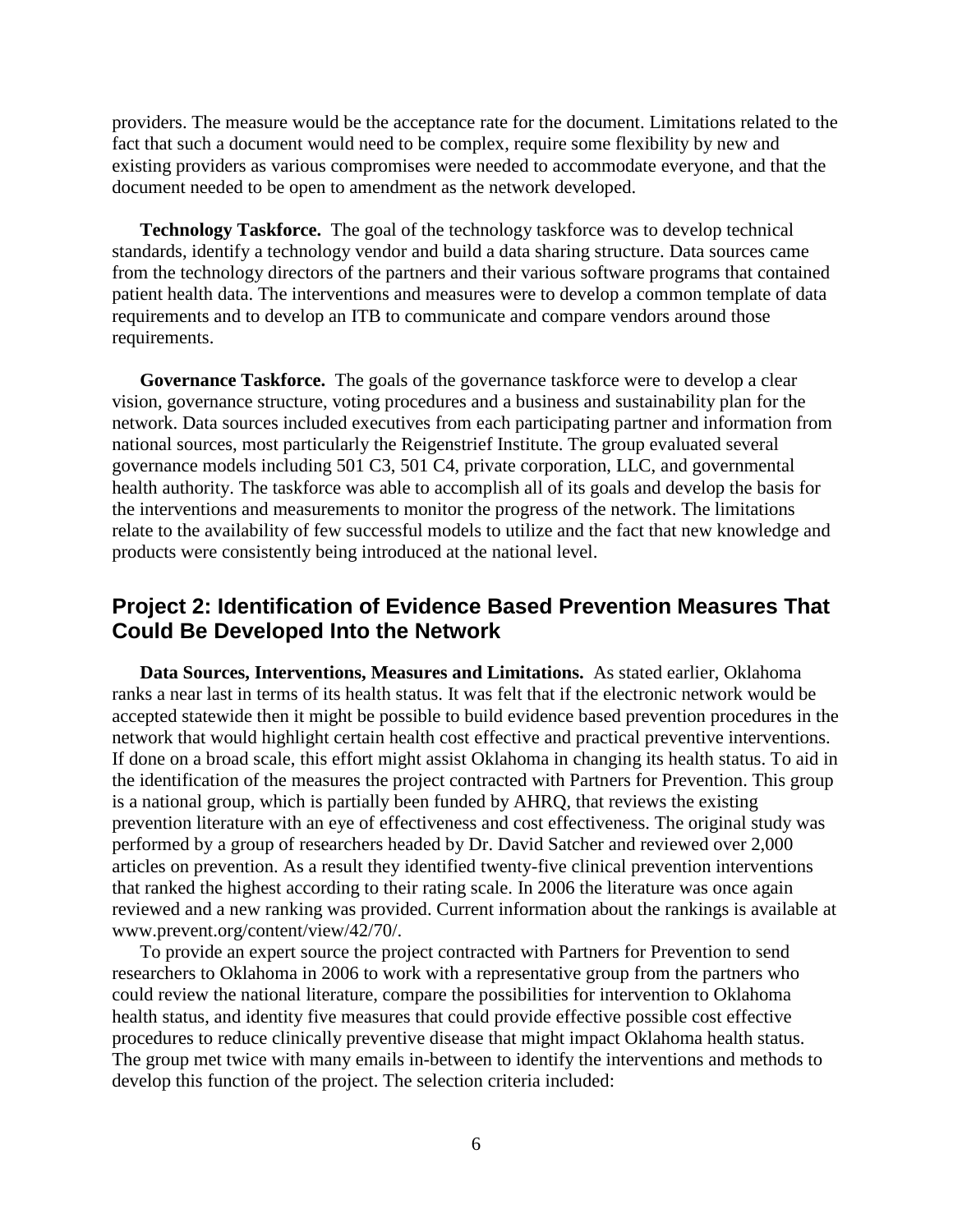- Is it important?
- Can it be improved?
- Is it measurable?
- Are there competing initiatives?
- Is the intervention practical for most providers?
- Is the scope adequate to address the problem
- Is the intervention attractive to providers?

The project was limited to the science and data set that was available at the time as well as resources to provide the interventions. For example, colorectal screening is cost effective, but it is unlikely that financial resources could be mustered to perform vastly increased procedures on a wide scale.

#### **Project 3: Assistance to the Public to Find Providers**

**Data Sources, Interventions, Measures and Limitations.** As a data source, an initial patient survey developed through the grant asked participants about the degree of difficulty they had locating providers. The results were surprising with over sixty percent stating they had difficulty finding appropriate services. The group managing the grant recommended that a web based service to find health providers be developed on a statewide basis. At the same time, a 24 hour telephone service was contracted to provide a telephone resource. The data set included 18 provider types, which were categorized by payment source, location, and special hours. Therefore, the deployment and use of the web based application was the intervention process. Limitations were largely due to the data sources being out of date. Therefore, a correctional procedure was developed within the application to allow providers a method to correct any data about their practice.

## **Results**

#### **Project 1: Health Information Exchange**

The principal finding of the health information exchange effort was that it is possible to construct a data exchange that can provide a service to a wide variety of provider types, to govern such an entity, to establish privacy standards, to develop a standard data sharing agreement that can work for all provider types, and to have the data exchange be financially self sufficient without additional grant or government funding.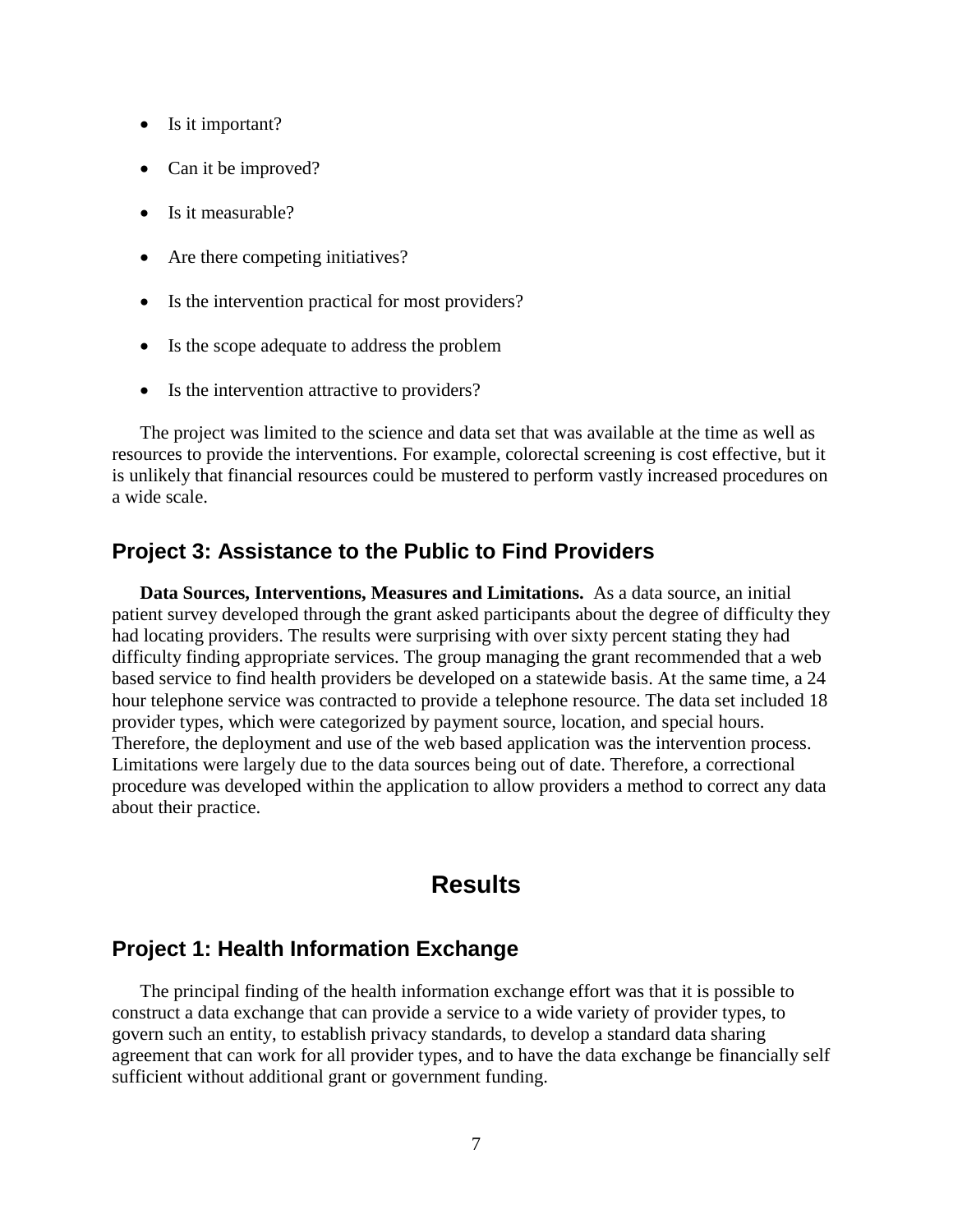**Outcomes.** By September of 2008 the network, named SMRTNET (Secure Medical Records Transfer Network) had established two operational data exchanges including over one million patients that are located in twenty of the seventy seven counties in Oklahoma. Obligations already on the books for the network will have the data system growing to over two million patients, almost thirty million medical records and approximately thirty percent of the prescriptions filled in Oklahoma, by the end of 2008.

The clinical taskforce identified demographics, allergies and reactions, diagnosis, procedures, laboratory, medications, immunizations and data needed for up to five prevention services as the basic data set. Plans were also put into place to enlarge the data set to CCR standards as those evolve. Services to be offered initially include a community health record and e-prescribing. A personal health record, a hub service involving two way full time exchange of a wide variety of data between many sources, and condition management were also identified and can be made available through the network upon management committee decision.

The privacy taskforce developed brochures, policies, FAQ's, patient notification and opt out procedures, identified sensitive data, distributed over a dozen articles for staff to read that were read by over 2,000 employees of the partners, and a website portal with a wide variety of health exchange information which is publicly available at www.smrtnet.org.

The legal taskforce utilized the exchange document provided by Chris Sears, which was partially based on experience at Reigenstrief, to develop a final Oklahoma document. This process required over two years and a dozen attorneys as building a common document that can work for a hospitals, Native American tribe, the federal government, public health, community health centers, universities and mental health is very complex. The process to add the federal government through the Indian Health Service was a particular challenge. Leadership at Indian Health Service worked for almost two years to develop a template for data exchange. A large section of the federal template mirrored language from the Oklahoma data sharing agreement. In the end, it was not necessary for SMRTNET to develop the exchange with the federally funded Hastings Hospital as it was taken over by the Cherokees and therefore ceased to be a federal entity.

The SMRTNET Member Agreement is now in service with seventeen different entities. For an acceptance rate, the document was recently ratified by eleven different hospitals for data exchange without any needed modification and has been agreed to by the original partners. One exception is the mental health agency as this is requiring more legal work due to provisions of 42 CFR part 2.

The technology taskforce identified the unique needs of each software system, the needs of the system in general, interviewed nine vendors, and develop an invitation to bid with 117 questions and 78 performance criteria. Subsequently, the bids were evaluated and Cerner was chosen as it had good experience with interfaces, could demonstrate it could handle a large volume of data, and was within the possible price range.

The governance group decided to adopt a county health authority for the management of the network at the policy and financial management level. At the operational level a SMRTNET Management Committee was formed to run the more concrete functions of the network. We believe that using a county health authority is a unique arrangement for data exchanges. Its primary advantage is that the health authority is a government entity. Therefore, it is obligated to act in the public's best interest, operate under open meeting laws, function as a nonprofit, and also provides some liability protection for members. The group, called the Cherokee County Health Services Council, officially took over management of the network in 2008. They actively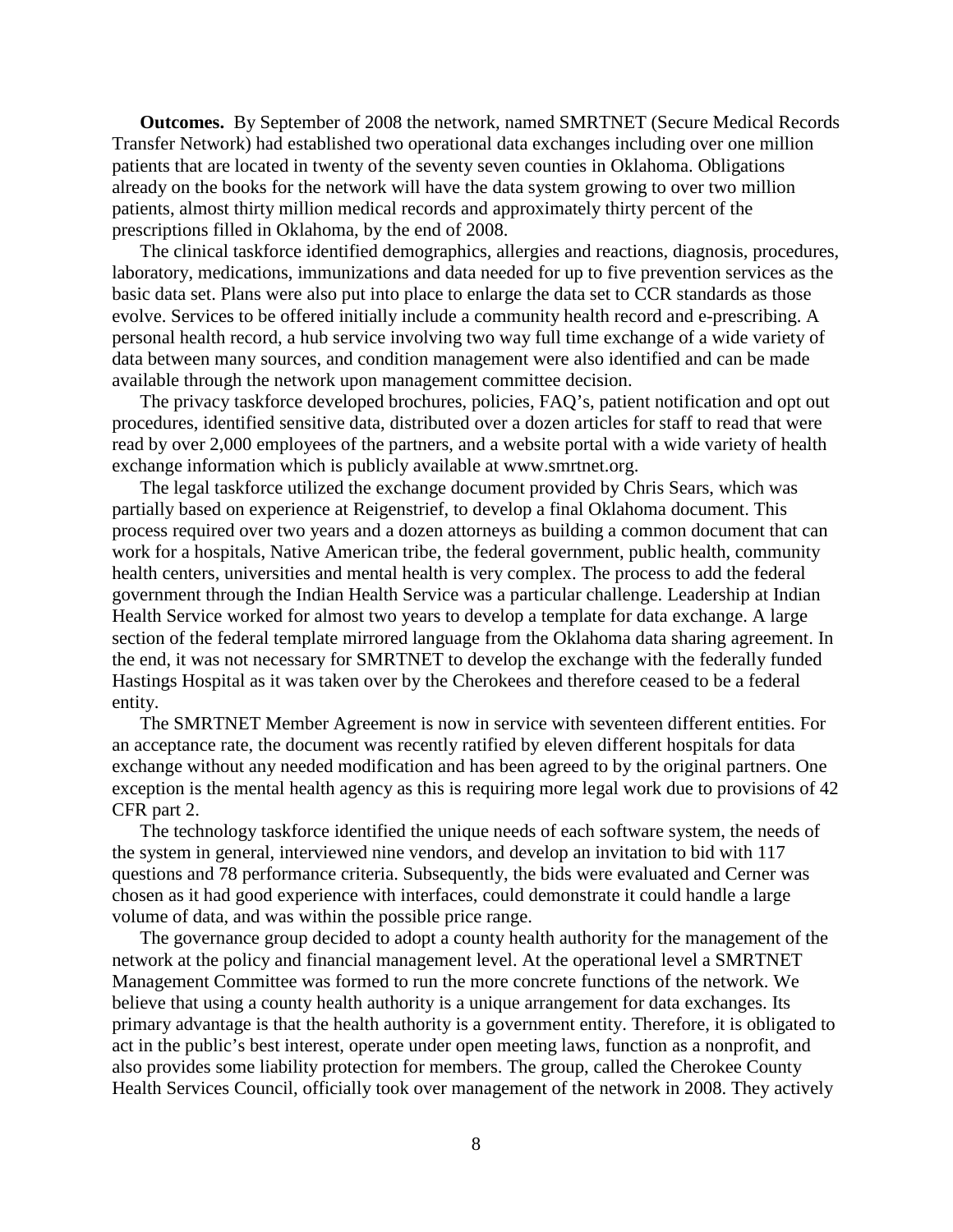serve as the contracting and primary signatory, policy board and financial manager for the network. In this model, the CCHSC operated the policy, legal and financial functions of the network and the SMRTNET management committee operated the day to day operational procedures of the two networks operating under the CCHSC.

Of particular interest is the financial sustainability model. The model adopted is based on the idea that, as most healthcare relationships are local or regional, that many different health exchanges may be needed to follow the contour of the naturally bound groups that perform healthcare. At the same time, few groups would have the two to three years and potentially millions of dollars and expertise needed to develop a network. It was also clear that if there were going to be multiple networks, that they must all "talk to" one another. Therefore, the Board decided to make SMRTNET a "utility company" for data exchange. The financial model is that SMRTNET can provide a basic interoperable service at low cost, do the planning and evaluation, prove data, and ramp the service up in a short period of time. If this would be the case, then these naturally occurring networks would be willing to finance such an effort.

Broadly defined, SMRTNET is a wide array of services that includes all the critical functions needed to form a successful data exchange. Many of the functional definitions of SMRTNET are listed below:

- SMRTNET is the product of a publicly sponsored four year \$3.4 million dollar effort to provide a capability for medical treatment providers to securely exchange electronic health information under federal and state law to help improve the quality and safety of patient care.
- A public non-profit body
- An open public management system which promotes transparency that is operated by the members for the benefit of providers and patients
- A process which helps improve patient medical quality and safety, improves public health and can help lower medical costs
- A capability to assist groups to build and partially self-manage multiple data exchanges that can all exchange data with one another. This is important as most data exchange entities only provide one network and individually sponsored separate networks frequently cannot share data with other outside networks.
- A "utility company" which provides exchange services at the lowest cost possible
- A non-profit research group that provides assistance in developing consensus based network planning around the following key elements for data exchange:
	- Management vision and structure
	- Sustainable financial planning
	- Clinical data selection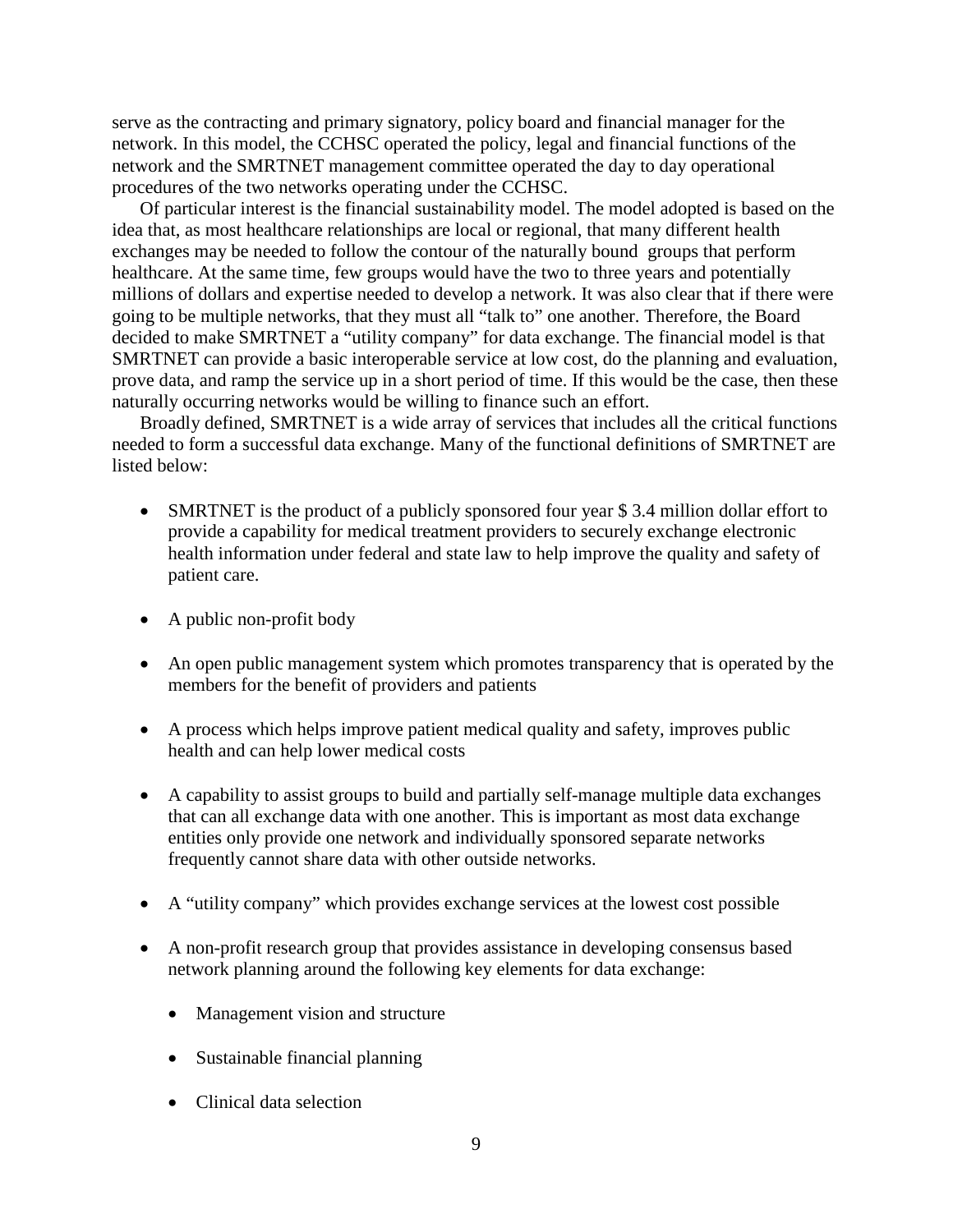- Privacy compliance
- Technology
- Member data exchange agreement
- Identification and measurement of quality improvement indicators
- Return on investment calculations
- Those utilizing the consensus based network planning service are not required to become members of SMRTNET
- A provider of legal assistance to help providers to exchange data under federal and state law utilizing a data sharing agreement which has been approved by over a dozen attorneys from many types of health data providers and users. Most systems do not supply this agreement which is time consuming and expensive to generate.
- A support service that assists in the development of health information exchanges, especially where funds are limited as most exchanges require \$ 1.5 million to develop a complete implementation plan. SMRTNET can work with potential members to develop a complete plan at no charge or a very small percentage of the usual amount needed.
- A process that helps to reduce implementation time and improve success. Most exchanges take two to three years to develop and typically encounter a seventy five percent failure rate. A SMRTNET project may require only a few months from planning to implementation.
- A large and developing data source of over a 1.2 million patient lives, child and adult immunizations, and over 12 million prescriptions
- An exchange service which is compatible with hospitals, laboratories, pharmacies, public health, tribal health, mental health, universities, and community health centers
- A capacity that can assist providers in both receiving and sending patient data to and from individual provider electronic health record systems
- A support service to help providers receive electronic health data in many formats including a community health record, electronic prescribing, personal health record, enhanced "hub service" to increase efficiency in medical practices, and condition management

Several of the research projects in the March 2006 plan were not able to be completed. These include use of preventive care interventions, increased number of compliant immunizations, patient satisfaction, completeness of records and user reported time savings. This was due to the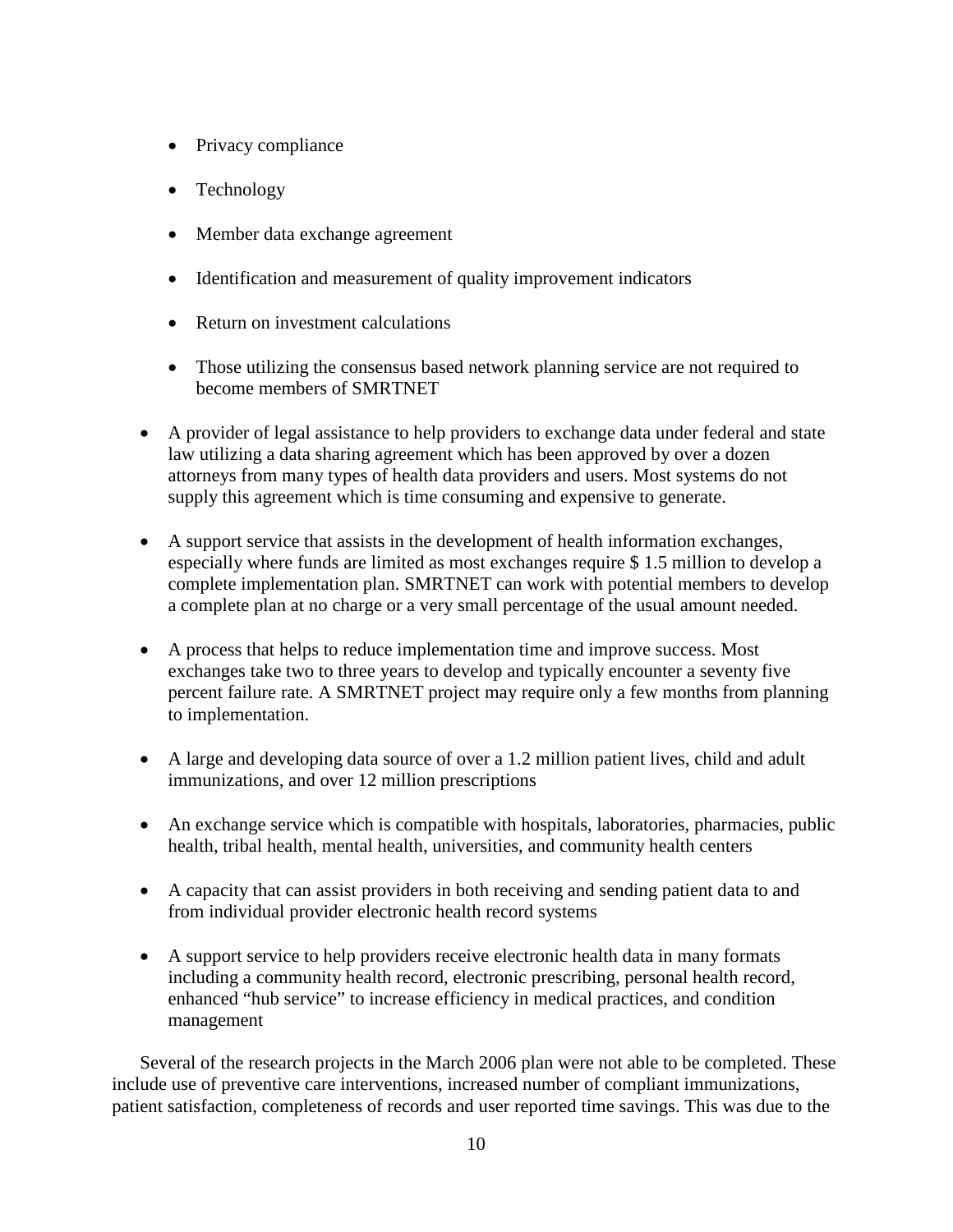fact that the project changed from a local system to a statewide system. Please see the discussions for detail. The user satisfaction survey was issued as a premeasure.

For the evaluation method we utilized a custom nineteen question survey evaluating the confidence levels for our participating providers in their ability to access patient information with their current methods. The respondents were asked to score their answers using a five point poor/excellent scale. With a total number of respondents being 215, the 128 of professionals surveyed classified themselves as in direct care positions including 16 physicians. 29 classified themselves as in clerical positions, with the remaining 58 selecting medical records, information systems, billing, and other.

|                | poor | fair            | good | v. good | excellent | <b>NA</b> |                                          |
|----------------|------|-----------------|------|---------|-----------|-----------|------------------------------------------|
| 1              | 22   | 24              | 34   | 24      | 25        | 81        | Access to immunization records           |
| $\mathbf 2$    | 20   | 29              | 41   | 24      | 23        | 72        | Access to smoking status                 |
| 3              | 26   | 14              | 44   | 24      | 11        | 91        | Find screening results                   |
| 4              | 14   | 2               | 34   | 51      | 42        | 68        | Locate blood pressure results            |
| 5              | 16   | 12 <sub>2</sub> | 34   | 37      | 41        | 71        | Chart BP results over time               |
| 6              | 16   | 17              | 33   | 37      | 27        | 80        | Locate glucose results                   |
| $\overline{7}$ | 19   | 19              | 33   | 30      | 24        | 72        | Chart glucose results over time          |
| 8              | 6    | 15              | 35   | 66      | 81        | 8         | Confidence of in house privacy           |
| 9              | 5    | 17              | 44   | 70      | 73        | 5         | Confidence of privacy in system          |
| 10             | 21   | 42              | 41   | 36      | 20        | 54        | Locating patient data including referral |
| 11             | 28   | 47              | 50   | 41      | 25        | 24        | Saving time acquiring patient data       |
| 12             | 20   | 28              | 45   | 32      | 13        | 72        | Prevention of duplicate tests/procedures |
| 13             | 14   | 21              | 54   | 27      | 16        | 77        | Prevention of medication errors          |
| 14             | 6    | 20              | 44   | 46      | 34        | 61        | Ease of accessing allergies/reactions    |
| 15             | 31   | 40              | 51   | 35      | 12        | 39        | Locating referral information            |
| 16             | 27   | 46              | 63   | 38      | 12        | 22        | Job satisfaction/lowering stress level   |
| 17             | 35   | 41              | 33   | 25      | 16        | 60        | Locating mental health status/history    |

**Table 1. Survey topics and results (total number of respondents: 215)**

#### **Table 1a.**

| Respondents by Position* |  |  |  |  |
|--------------------------|--|--|--|--|
| Medical records: 1       |  |  |  |  |
| Billing: 3               |  |  |  |  |
| Clerical: 29             |  |  |  |  |
| Direct Care: 112         |  |  |  |  |
| Admissions: 2            |  |  |  |  |
| Information systems/IT:2 |  |  |  |  |
| Physician: 16            |  |  |  |  |
| Other: 33                |  |  |  |  |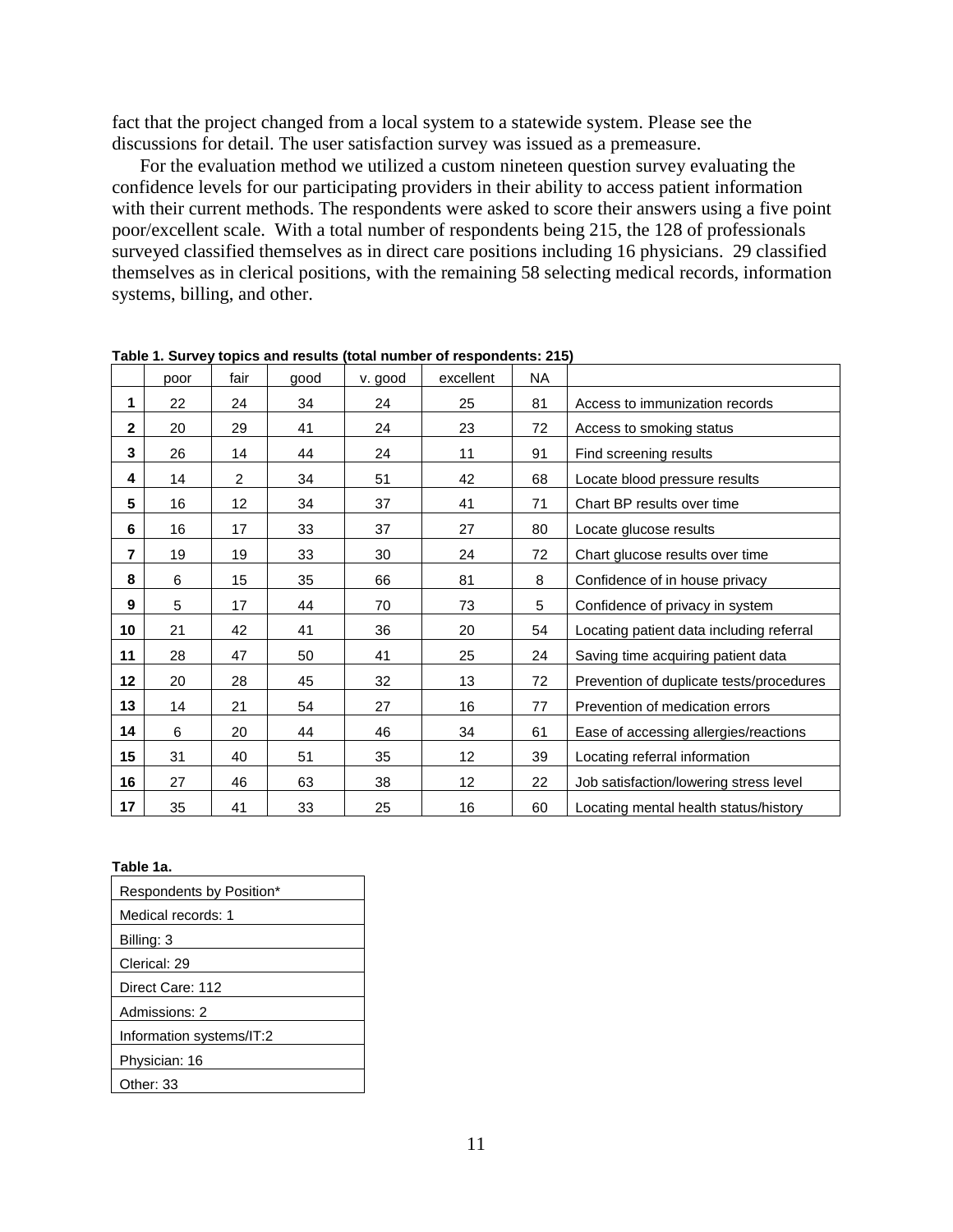As a whole, the respondents were confident in the security of patient information at their own facilities as well as the healthcare system on a broader sense. However, the transfer of information within their own facility or between separate entities did not rate as highly. More people responded poor/fair than very good/excellent when asked to rate their ability to find complete patient information including test results and diagnostic information. Also, when asked to rate the usability of information systems more respondents scored poor/fair than very good/excellent. The ability of providers to access mental health history and diagnoses fared poorly as well with the majority of providers scoring their ability to access this information as poor/fair.

Overall, when asked to evaluate the accessibility of specific information such as blood pressure results, glucose level results, and allergies or reactions current information systems rated well with the majority of respondents selecting very good/excellent. Unfortunately, when asked to rate the accessibility of referral information for the patient or test results from outside facilities the majority of respondents rated poor/fair. Perhaps most telling is when asked if their health information system helped them to feel more fulfilled and less stressed in their job many more respondents rated the use of their health information system as poor/fair instead of good.

**Discussion.** The evolution of SMRTNET from a self contained regional data exchange into a multi-faceted statewide planning and oversight body that would help providers in Oklahoma plan, finance and operate many data exchanges that could share data with one another took place over a long period of time. In the end, as Oklahoma is experiencing such a serious series of health status and system problems, such a massive effort was needed to offer an opportunity to begin to rapidly adopt and utilize health information exchange in Oklahoma.

Perhaps the best example of the SMRTNET mission occurred in Oklahoma City in 2008. SMRTNET was asked by eleven OKC metro hospitals to help them plan and build a network that could subsequently be adopted for use by all the metro area health providers. The hospitals utilized the SMRTNET planning service to develop clinical, return on investment, quality improvement, business model, governance, privacy and legal criteria through a consensus building process. As a result, the group was able to agree on all aspects of the network. The ROI was \$14 million, quality improvements estimated that of ninety hospital quality measures thirty would be positively affected by the network and that care of the uninsured would be greatly improved. The results of this study only took two meetings of three hours each for each expert group. Overall approximately forty staff experts were involved. The network will cost \$400,000 per year compared to an ROI of \$14 million. The network will include nearly two million lives at its completion at the end of 2008.

The funds from this network are adequate to fund the effort both in Oklahoma City and northeastern Oklahoma. Therefore, the network is already financially independent of the AHRQ grant and requires no legislative or grant funding to sustain itself for several years. However we expect other providers to join the service as it demonstrates its effectiveness. And as each network has their own board, they can chose prices that may help defray costs for the members or to expand services. For example, in Oklahoma City the network will use some of their funds to build an interface to indigent clinics.

Unfortunately, growing into such a large system slowed down the projects ability to research results and outcomes as most of the time the system was under construction. Developmentally, most of the projects energy was spent building a huge base of patient data so that users would have something valuable and therefore want to use the system. Projects we had to forestall were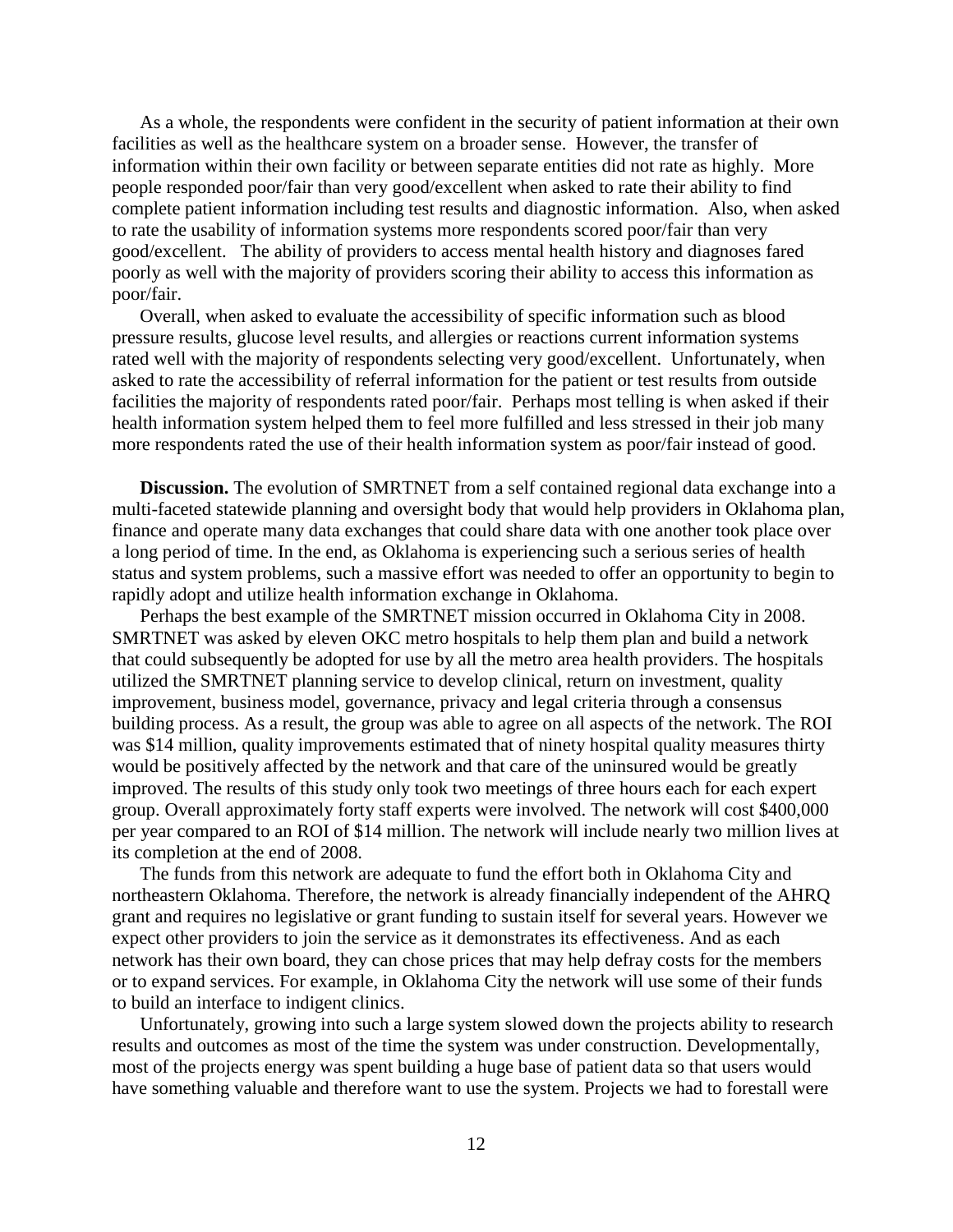use of preventive care interventions, increased number of compliant immunizations, patient satisfaction, completeness of records and user reported time savings.

It is important to note that complexity slows speed when it comes to attorneys and complex member agreements. By combining community health centers, public health, mental health, Native American tribes, the federal government, hospitals and universities we created a very rich exchange. The legal work was nearly the most challenging and time consuming part of the project. Government based attorneys are very cautious in their approaches in that state and federal agencies worry a great deal about any perceptions and the area of HIE through networks is new to them. Also, we noticed that the entities that contracted for legal time got much faster responses than those entities that had in house attorneys.

**Conclusion.** As the result of this study, we have been able to demonstrate that it is possible to develop a health information exchange that can work for a wide variety of sources, develop multiple networks that can communicate with one another, exchange data, govern, comply with privacy laws, develop methods of evaluation regarding return on investment and quality improvement and reach financial self reliance without government or grant financing.

**Significance.** We believe the model we have developed here would work anywhere in the country. We believe that the development of multiple data exchanges that can communicate data with one another is important as this follows the natural landscape of how healthcare is managed and communicated. To form new networks, in most cases, the money, expertise and time it takes to form an exchange successfully would be a major barrier to their formation. Therefore, these groups need a wide variety of external expert services to assist them in developing exchanges in order for them to identify a successful process to plan, govern, evaluate, grow and measure results sufficient to make network members want to pay for data exchange. These groups need the exchange to be affordable, be rich in data and be constructed in a relatively short timeframe.

It may be that in some states they will develop one solitary data exchange. But, at a practical level, many of these are encountering problems getting to the point that they actually exchange data and are affordable because the memberships are so large, the timeframe is so long, and the costs are so high on a large scale. We feel, using the SMRTNET approach, that networks can be developed in a more natural way "from the bottom up" rather than the top down. And that as these smaller SMRTNET networks become successful, they will grow rapidly and additional groups will want to form their own networks or join an existing network. Again, SMRTNET will have over 2 million patients (there are 3.4 million people in Oklahoma). The two operational networks have developed in a one year timeframe and three more networks are in the discussion or planning phase as a result of the success of the current two networks in Oklahoma City and northeastern Oklahoma.

**Implications.** We feel the implications of using one broadly managed government health authority to quickly and inexpensively build multiple data exchanges may provide a model that can work in many areas of the country. Aside from some privacy and liability issues that are unique to Oklahoma there is nothing to say that this system could not be used in any other state or area.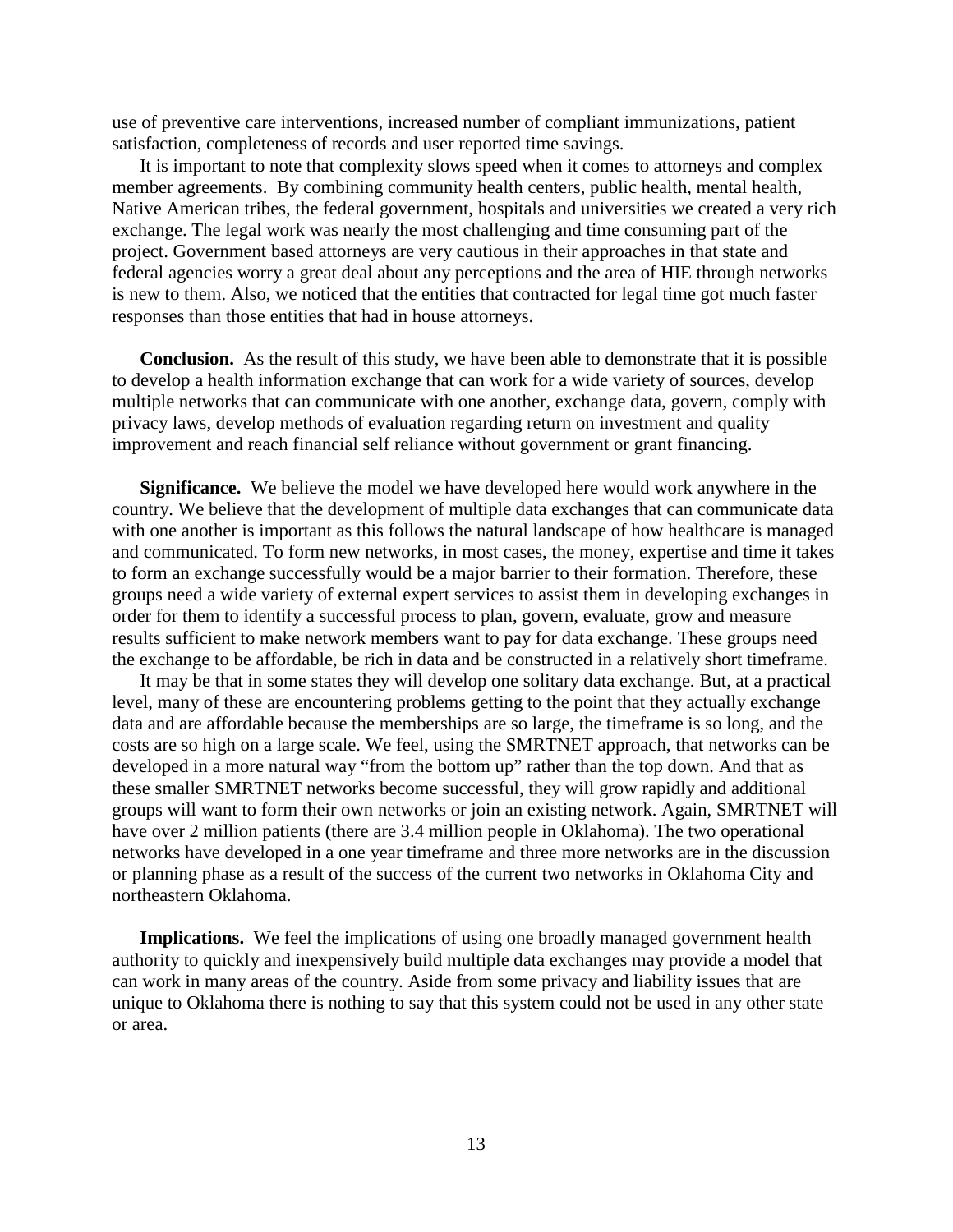### **Project 2: Identification of Evidence Based Prevention Measures that Could Be Developed into the Network**

**Principal Findings.** A statewide expert taskforce from the Oklahoma State Health Department, Oklahoma Department of Mental Health and Substance Abuse Services, Hastings Indian Medical Center, Cherokee Nation health and the Governor's office met twice for all day meetings with experts from the Partners for Prevention supplemented with several emails and discussions for a period of months. The goal of the group was to identify five prevention measures that could be adopted in Oklahoma that would be effective, cost effective and address some of the major causes of health status problems in Oklahoma. The groups were able to identify five interventions that according to the research by Partners for Prevention, should be effective in improving Oklahoma health status if they were widely accepted.

**Outcomes.** The prevention taskforce identified the following as the key health statistics that are the major contributors to the poor Oklahoma health status:

| <b>Condition</b>           | <b>OK Rate</b> | <b>US Rate</b> |  |
|----------------------------|----------------|----------------|--|
| Heart disease              | 307.1          | 240.8          |  |
| <b>Stroke</b>              | 66.4           | 56.0           |  |
| <b>Smokers</b>             | 26.0           | 20.8           |  |
| <b>High Blood Pressure</b> | 28.0           | 24.8           |  |
| High cholesterol           | 32.0           | 33.1           |  |
| Binge drinking             | 13.0           | 14.9           |  |

**Table 2. Health conditions in OK versus the US**

As a result of the study, the following clinical prevention activities were identified as the five interventions the taskforce felt would be effective:

#### **Table 3 Five medical interventions**

|                                                   | <b>Evidence Based Effectiveness</b> | <b>OK Compliance</b> |
|---------------------------------------------------|-------------------------------------|----------------------|
| <b>Committed Interventions</b>                    | $(1-10)$                            | Rate                 |
| Compliance with blood pressure medications        |                                     | 40%                  |
| Compliance with cholesterol lowing medications    |                                     | 40%                  |
| Compliance with aspirin use                       | 10                                  | 50%                  |
| Reduction in drinking by physician encouragement  |                                     | unknown              |
| Smoking reduction through medical office referral | 10                                  | unknown              |

At the same time the group discussed two methods of building these criteria into a data exchange. One method involved a paper form the patient could fill out in the waiting room and take into the visit that would be used in the visit and then machine scored later. The second method involved putting alerts into the electronic system. These models were subsequently evaluated and the electronic alerting system was encouraged.

It was also decided that building the prompts needed into the interoperable system was technologically very difficult in that most interoperable systems do not require heavy data entry on the part of the provider. Further, interoperable systems are not so much a medical record as a summation of other medical records. Another issue as that, for the most providers do not see the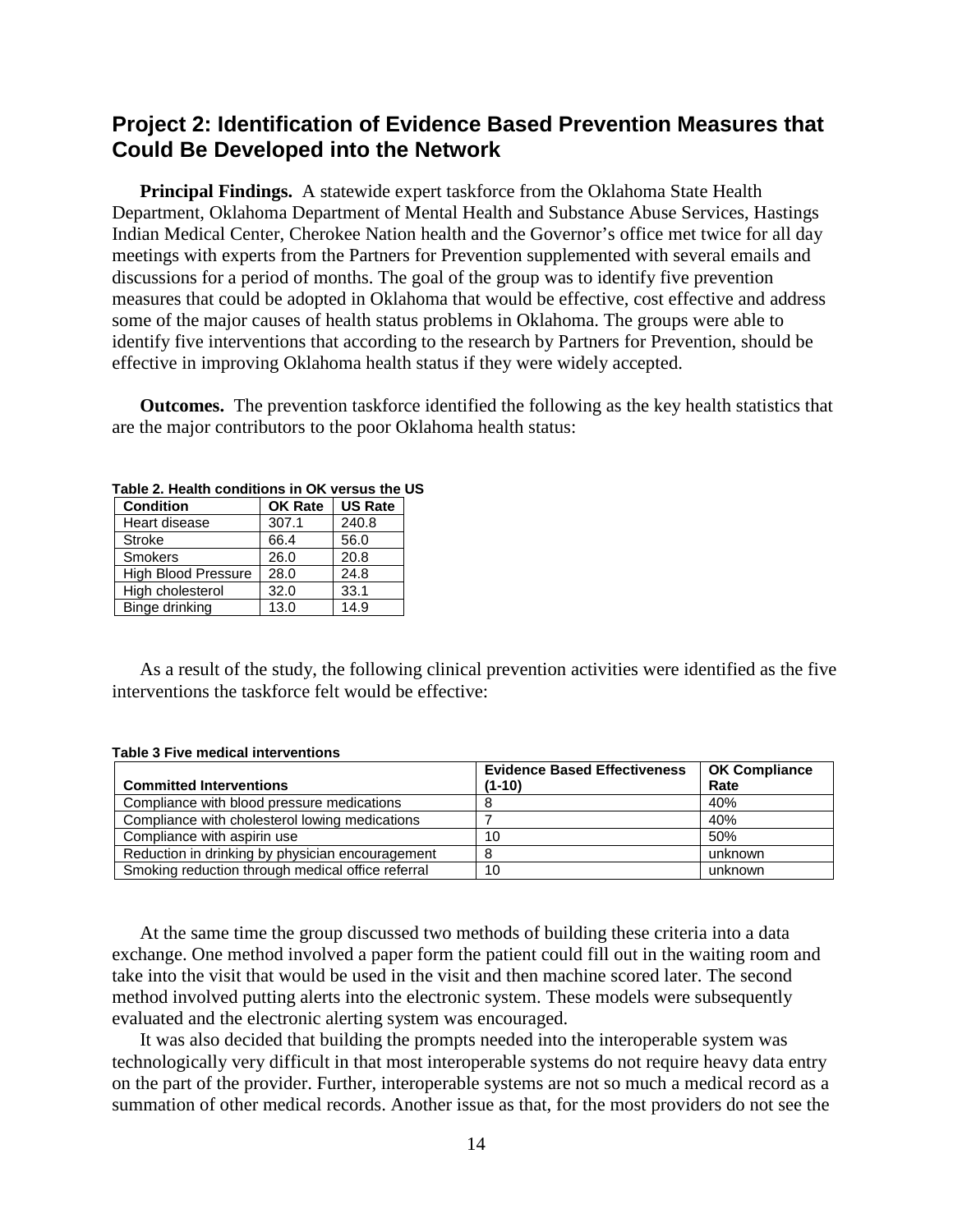electronic screen of the interoperable system when they are treating the patient. Therefore, it would be more effective to build these provider prompts into an electronic records system and use the network data to support the prevention items.

**Discussion.** The concept of building evidence based prevention measures into an interoperable network is an intriguing one as it may hold some hope for utilizing a network to help change population health status. On the other hand, these efforts require provider time and acceptance. Therefore, getting providers to agree on these measures on a wide scale would require action at a high level. At the same time, the conclusion reached is that we await a broad acceptance of electronic medical records for such a system to practical and efficient.

**Conclusion.** As the study progressed several issues became apparent. One is that the science is there to identity and clinically track evidence based prevention services. On the other hand, a large consensus of providers is needed to get the time commitment to such and effort and a large population is needed to statistically prove that the effort was successful. A substantial issue is one that all providers share in that a wide use and acceptance of customizable electronic medical records would be needed to make the system work on a large scale basis.

**Implications.** As a result of our experience we believe that to affect population health on a wide scale it is necessary to build a large human provider group to effectively commit to, deliver and evaluate the impact of prevention priorities. Therefore, a large entity such as the state medical society or substantial city health entity might be the best vehicle for such an effort.

#### **Project 3: Assistance to the Public to Find Providers**

**Principal Findings.** It is possible to develop a web based system that includes the majority of providers in Oklahoma to help direct patients to the best provider resources in their area.

**Outcomes.** The result of this project can be seen at [www.okhealthfinder.com.](http://www.okhealthfinder.com/) This system includes over 10,000 providers listed by type, location, payment sources and special hours. The goal of this system is to provide a public and objective link to locating healthcare providers.

**Discussion.** This work to develop the database proved to be more difficult than we anticipated in terms of getting valid listings and utilization. Provider data that is available from association and other resources is frequently not accurate. Therefore, it is necessary to "clean up" the data and this is time consuming. At the same time, other valuable uses have been found for the same data. For instance, it can be used to plan the location of new medical providers, hospitals, mental health and many other entities. For example, the data was shared with a public web based economic development system that does community economic planning at [www.oklahomavirtualcommunity.com.](http://www.oklahomavirtualcommunity.com/) The data has been used there for health planning by several entities, including optometry students at Northeastern State University who use the system to help them identify where to locate their practices. The data can also be used to assist with any of the eighteen services it tracks.

At the same time, the 24 hour phone service used to aid with telephone support was discontinued as a result of low usage.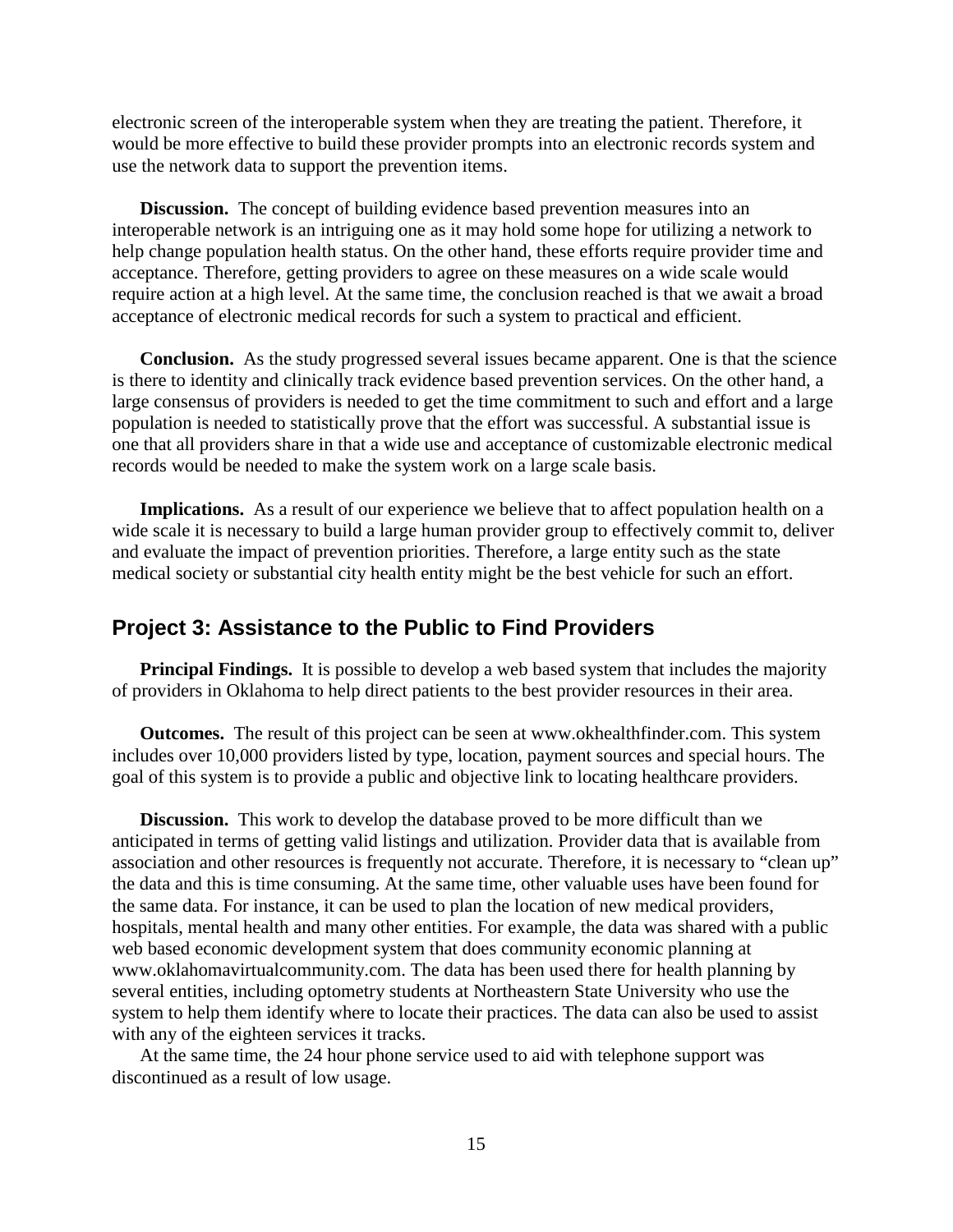A potentially important finding is that the number of active physicians in Oklahoma appears to be significantly less than the number generally accepted. In order to develop the service, we had to eliminate names who used addresses outside the state from the state medical registry. Surprisingly, over forty percent of all the registrations had addresses outside the state.

One special aspect of the system is how it navigates Native American services. There was a concern that this system would divert or confuse Native American users. Therefore, the system sorts users for Native American services into a separate provider network.

**Conclusion.** We consider this project a success in that the system works well, provides the necessary provider information, and even gives driving directions and the amount of time it would take to drive to the provider's office. Getting the system linked into other high traffic areas on the web is difficult as that web real estate is frequently used for priority projects or as a paid effort. Despite several efforts, traffic to the basic site has been low (average of less than 40 uses per month), as a self-standing entity. Therefore it is critical to convince other high traffic sites, such as the Oklahoma State Department of Health and Oklahoma Insurance Department to put a link to this service on the site. On the other hand, geocoding all the health sites in the state has proved very useful for health planning and the establishment of provider offices.

**Implications.** This model attempted to build a system from the ground up. It may be more effective to get early "buy-in" to develop a system as the large providers might feel a sense of ownership. At the same time, geocoding all health facilities can assist in improving health as it provides a basis for efficient location of provider resources.